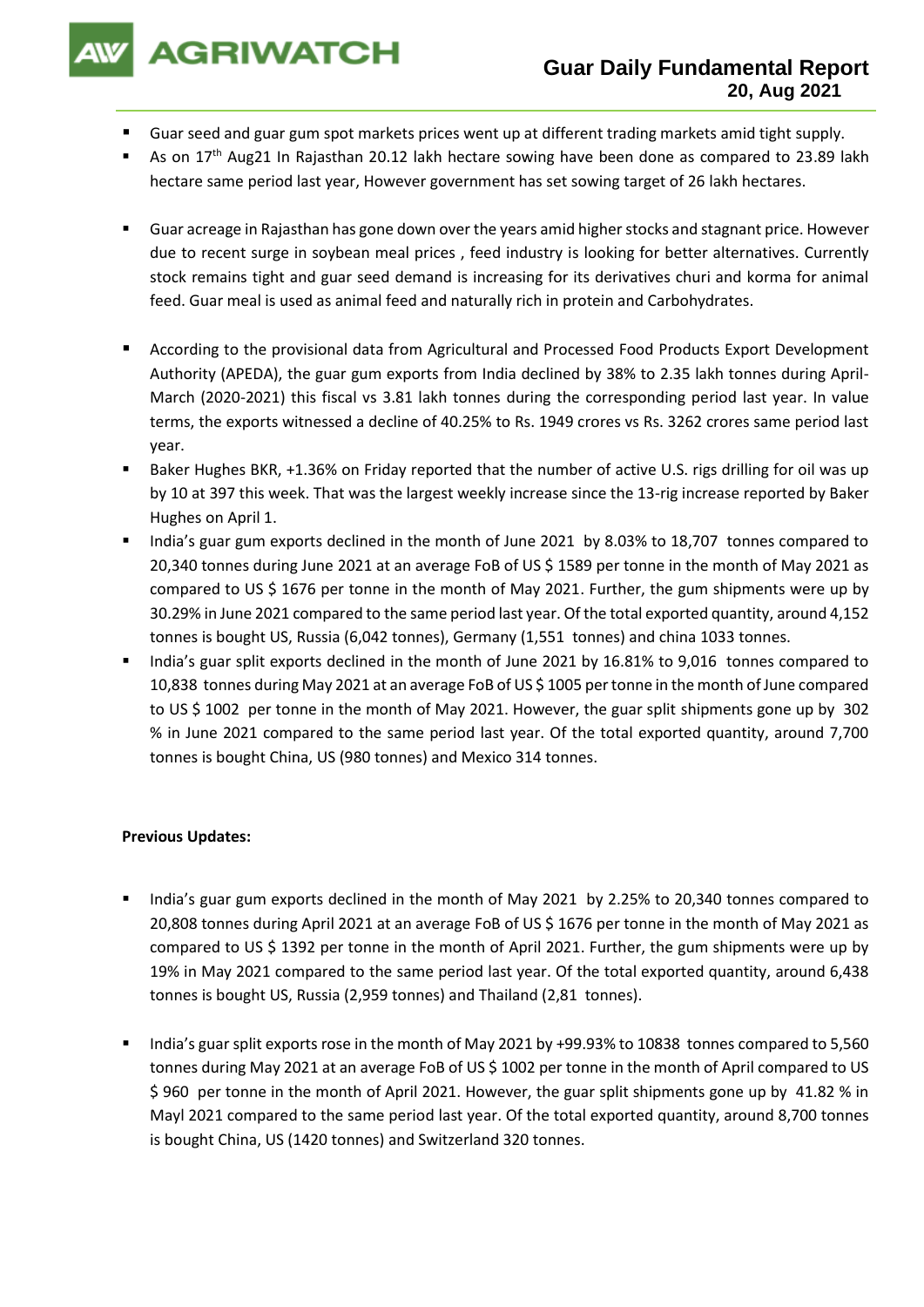■ Outlook: The guar seed and guar gum prices are likely to feature firm tone amid lower stocks and good feed and industrial demand for guar gum derivatives, in near to medium-term. Prices are expected to Prices are expected to trade around Rs5000-5500/Qtl.

**AGRIWATCH** 

| NCDEX-FUTURES MARKET – Guar Seed |         |      |             |      |              |               |         |       |         |
|----------------------------------|---------|------|-------------|------|--------------|---------------|---------|-------|---------|
| <b>Contract</b>                  | $+/-$   | Open | <b>High</b> | Low  | <b>Close</b> | <b>Volume</b> | Change  | OI    | Change  |
| <b>Aug-21</b>                    | $+5.99$ | 4942 | 5217        | 4942 | 4922         | 75155         | 2295    | 66070 | $-1560$ |
| Sept-21                          | $+5.99$ | 5006 | 5273        | 4992 | 4975         | 10985         | $-2140$ | 19945 | 3045    |

| NCDEX-FUTURES MARKET- Guar Gum |         |      |             |      |              |               |         |       |        |
|--------------------------------|---------|------|-------------|------|--------------|---------------|---------|-------|--------|
| <b>Contract</b>                | +/-     | Open | <b>High</b> | Low  | <b>Close</b> | <b>Volume</b> | Change  | ΟI    | Change |
| <b>Aug-21</b>                  | $+5.99$ | 8172 | 8598        | 8172 | 8112         | 24715         | $-3270$ | 52910 | 185    |
| Sept-21                        | $+6.00$ | 8270 | 8716        | 8270 | 8223         | 4350          | $-555$  | 12220 | 1.075  |

| <b>Guar seed Stock Position &amp; EDD:</b> |           |                   |               |                          |  |  |
|--------------------------------------------|-----------|-------------------|---------------|--------------------------|--|--|
|                                            | Demat     | <b>In-Process</b> | Total         | <b>EDD</b>               |  |  |
| <b>Stocks</b>                              | 18-Aug-21 | 18-Aug-21         | 18-Aug-<br>21 | 13-Aug-21                |  |  |
| <b>Bikaner</b>                             | Closed    | Closed            | Closed        | 15836                    |  |  |
| <b>Deesa</b>                               | Closed    | Closed            | <b>Closed</b> | $\overline{\phantom{0}}$ |  |  |
| Sri Ganganagar                             | Closed    | Closed            | Closed        | 1590                     |  |  |
| Jodhpur                                    | Closed    | Closed            | Closed        | 258                      |  |  |
| <b>Nokha</b>                               | Closed    | Closed            | Closed        | $\overline{\phantom{0}}$ |  |  |

| <b>Guar Gum Stock Position &amp; EDD:</b> |           |                   |               |            |  |  |  |
|-------------------------------------------|-----------|-------------------|---------------|------------|--|--|--|
|                                           | Demat     | <b>In-Process</b> | Total         | <b>EDD</b> |  |  |  |
| <b>Stocks</b>                             | 18-Aug-21 | 18-Aug-21         | 18-Aug-<br>21 | 13-Aug-21  |  |  |  |
| Deesa                                     | Closed    | Closed            | Closed        | ۰          |  |  |  |
| <b>Bikaner</b>                            | Closed    | Closed            | <b>Closed</b> | 3153       |  |  |  |
| Jodhpur                                   | Closed    | Closed            | Closed        | 10645      |  |  |  |
| <b>Nokha</b>                              | Closed    | <b>Closed</b>     | Closed        | 4475       |  |  |  |
| Sri Ganganagar                            | Closed    | Closed            | Closed        | 160        |  |  |  |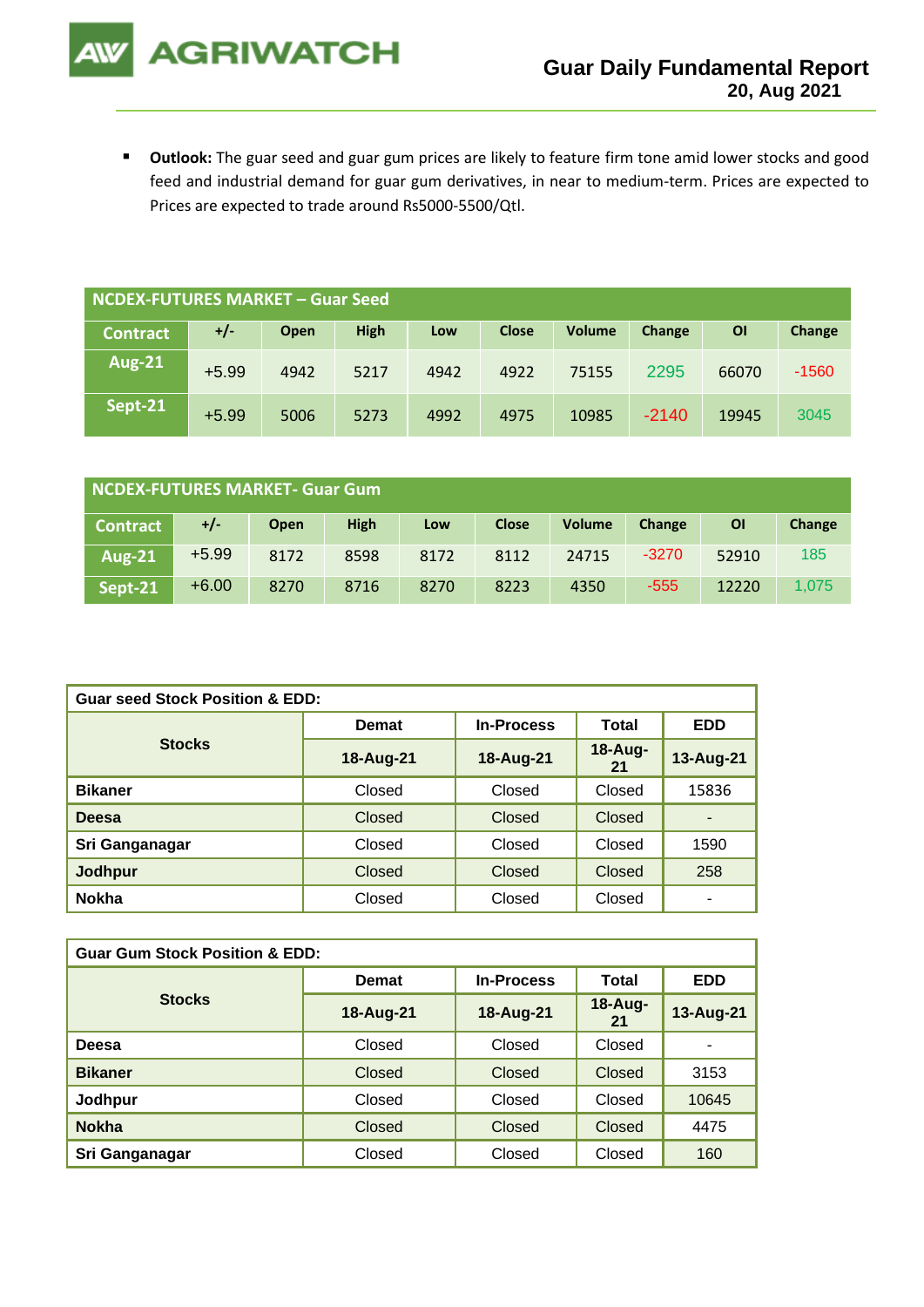

|                                |                | <b>19-Aug-21</b> |
|--------------------------------|----------------|------------------|
| <b>Churi and Korma Prices:</b> | 19-Aug-21      |                  |
| <b>Commodity</b>               | <b>Center</b>  | Rs./75 kg.       |
| Churi                          | Jodhpur        | 2050             |
| Korma                          | Jodhpur        | 3150             |
| <b>Churi</b>                   | Sri Ganganagar | 1800             |
| Korma                          | Sri Ganganagar | 2950             |

| <b>Guar Export Prices:</b>         | 19-Aug-21                   | 19-Aug-21     |               |
|------------------------------------|-----------------------------|---------------|---------------|
|                                    | <b>Variety</b>              | Value (Rs/Kg) | Value (\$/MT) |
| <b>Guargum/Split (Mundra Port)</b> |                             | 63            | 847           |
|                                    | 200 Mesh 5000<br><b>CPS</b> | 80            | 1076          |
| <b>Guargum Powder</b>              | 200 Mesh 3500<br><b>CPS</b> | 75            | 1009          |
|                                    | Meal 40%                    | 30            | 403           |
| <b>Guargum Meal</b>                | Meal $50\%$                 | 43            | 578           |

| <b>Guar Seed Prices at Key Spot Markets:</b> |                 |                           |                        |               |                |  |  |
|----------------------------------------------|-----------------|---------------------------|------------------------|---------------|----------------|--|--|
| <b>Commodity</b>                             |                 | <b>Centre</b>             | <b>Prices (Rs/Qtl)</b> |               |                |  |  |
| <b>Guar Seed</b>                             | <b>District</b> |                           | 19-Aug-<br>21          | 18-Aug-<br>21 | <b>Change</b>  |  |  |
|                                              | Jodhpur         | Jodhpur (Loose)           | 5000                   | 5000          | <b>Unch</b>    |  |  |
|                                              |                 | Jodhpur(Delivery)         | 5250                   | 5250          | <b>Unch</b>    |  |  |
|                                              |                 | Sri-Ganganagar(Loose)     | 4900                   | 4400          | 500            |  |  |
|                                              | Sri-Ganganagar  | Sri-Ganganagar (Delivery) | 5050                   | 4550          | 500            |  |  |
|                                              |                 | Rawla (Loose)             | NR.                    | <b>NR</b>     | $\blacksquare$ |  |  |
|                                              |                 | Gharsana (Loose)          | <b>NA</b>              | <b>NA</b>     | $\blacksquare$ |  |  |
|                                              |                 | Raisinghnagar (Loose)     | 5050                   | 5020          | 30             |  |  |
| Rajasthan                                    |                 | Bikaner (Loose)           | 5200                   | 4980          | 220            |  |  |
|                                              |                 | Bikaner (Delivery)        | 5460                   | 5229          | 231            |  |  |
|                                              |                 | Nokha(Loose)              | 5025                   | 5000          | 25             |  |  |
|                                              | <b>Bikaner</b>  | Nokha (Delivery)          | 5276                   | 5250          | 26             |  |  |
|                                              |                 | Khajuwala (Loose)         | 5100                   | 4850          | 250            |  |  |
|                                              |                 | Khajuwala (Delivery)      | 5355                   | 5093          | 263            |  |  |
|                                              |                 | Lunkaransar (Loose)       | 5300                   | 5000          | 300            |  |  |
|                                              | Hanumangarh     | Hanumangarh (Loose)       | 5000                   | 4700          | 300            |  |  |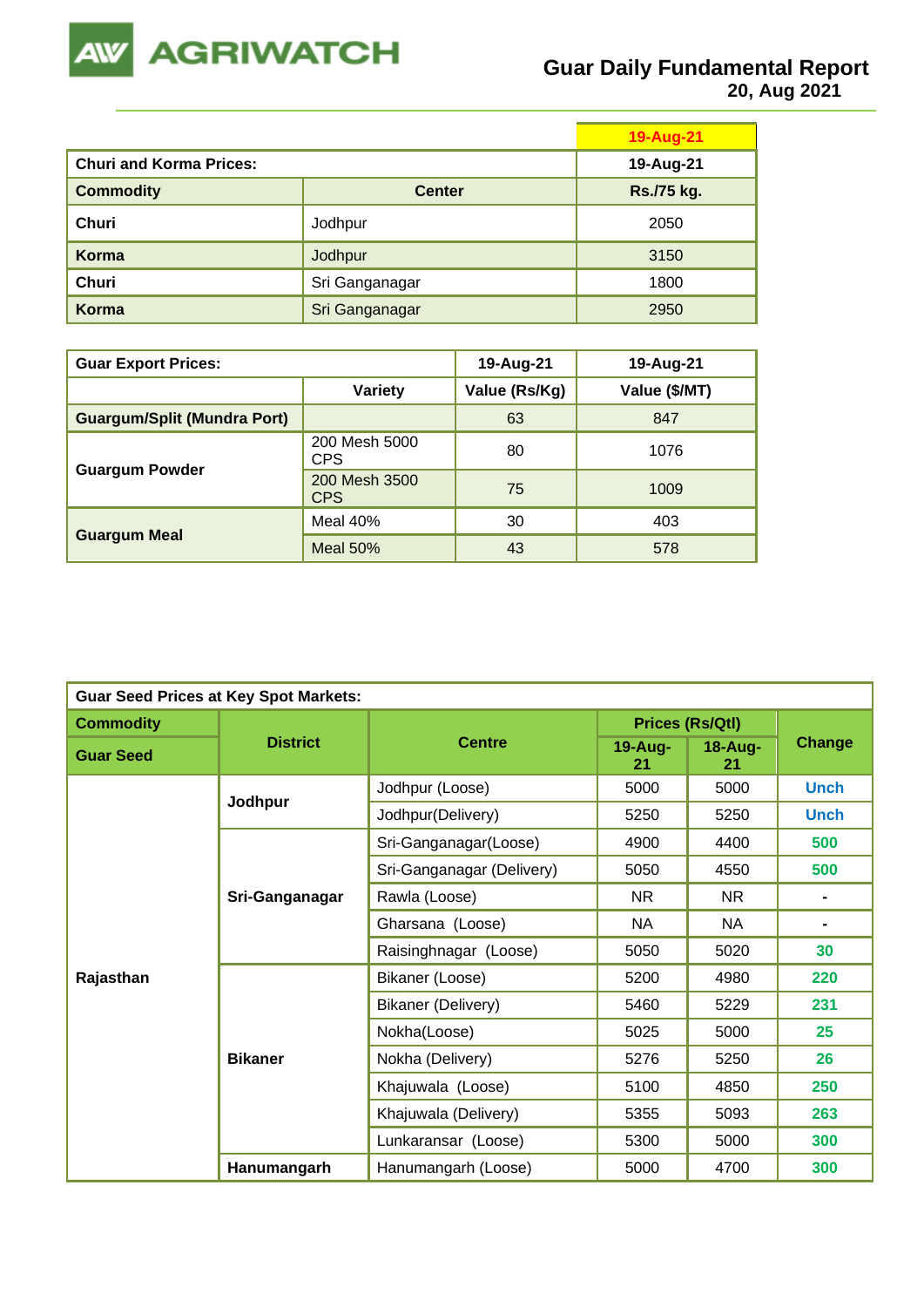

**20, Aug 2021**

|                       |                    | Hanumangarh (Delivery) | 5250      | 4935      | 315            |
|-----------------------|--------------------|------------------------|-----------|-----------|----------------|
|                       |                    | Nohar (Loose)          | <b>NR</b> | <b>NR</b> | $\blacksquare$ |
|                       |                    | Pilibanga (Loose)      | 5000      | 5000      | <b>Unch</b>    |
|                       | <b>Nagaur</b>      | Nagaur (Loose)         | 4850      | 4800      | 50             |
|                       | <b>Churu</b>       | Churu (Delivery)       | <b>NR</b> | NR.       | $\blacksquare$ |
|                       | <b>Alwar</b>       | Alwar (Loose)          | <b>NR</b> | <b>NR</b> | $\blacksquare$ |
|                       | <b>Hisar</b>       | Adampur (Loose)        | 5300      | 5000      | 300            |
|                       |                    | Adampur (Delivery)     | 5565      | 5250      | 315            |
|                       | <b>Bhiwani</b>     | Bhiwani (Delivery)     | 5200      | 4825      | 375            |
|                       |                    | Siwani (Loose)         | 5200      | 5000      | 200            |
| Haryana               |                    | Sirsa (Loose)          | 5131      | 5022      | 109            |
|                       | <b>Sirsa</b>       | Dhabwali (Loose)       | 5100      | 4950      | 150            |
|                       |                    | Dhabwali (Delivery)    | 5355      | 5198      | 158            |
|                       |                    | Ellanabad (Loose)      | <b>NR</b> | <b>NR</b> | $\blacksquare$ |
|                       | Fatehabad          | Fatehabad (Loose)      | 5000      | 5100      | $-100$         |
|                       | <b>Banaskantha</b> | Deesa (Loose)          | <b>NA</b> | <b>NA</b> | ă.             |
|                       | Patan              | Patan (Loose)          | 4885      | 4330      | 555            |
| Gujarat               | Rajkot             | Rajkot (Loose)         | 4900      | 4780      | 120            |
|                       | Jamnagar           | Dhrol (Loose)          | <b>NA</b> | <b>NA</b> | $\blacksquare$ |
| <b>Madhya Pradesh</b> | <b>Gwalior</b>     | Dabra (Loose)          | <b>NA</b> | NA        | $\blacksquare$ |
| <b>Guar Gum</b>       |                    |                        |           |           |                |
|                       | Jodhpur            | Jodhpur                | 8750      | 8625      | 125            |
| Rajasthan             | <b>Alwar</b>       | Alwar                  | <b>NR</b> | NR.       | $\blacksquare$ |
|                       | Hanumangarh        | Nohar                  | <b>NR</b> | <b>NR</b> |                |
|                       | <b>Bhiwani</b>     | Bhiwani                | 8500      | 7950      | 550            |
|                       |                    | Sirsa                  | 8700      | 8500      | 200            |
| Haryana               | <b>Sirsa</b>       | Dhabwali               | 8650      | 8600      | 50             |
|                       |                    | Ellanabad              | <b>NR</b> | <b>NR</b> | $\blacksquare$ |
|                       | Fatehabad          | Fatehabad              | 8700      | 9000      | $-300$         |

| <b>Guar Seed Arrivals in Key Centers</b> |                 |                |                            |                |                |  |  |
|------------------------------------------|-----------------|----------------|----------------------------|----------------|----------------|--|--|
| <b>Commodity</b>                         | <b>District</b> | <b>Centre</b>  | <b>Arrivals (Quintals)</b> |                |                |  |  |
| <b>Guar Seed</b>                         |                 |                | 19-Aug-<br>21              | 18-Aug-<br>-21 | Change         |  |  |
|                                          | Jodhpur         | Jodhpur        | <b>NA</b>                  | NA             | $\blacksquare$ |  |  |
|                                          | Sri-Ganganagar  | Sri-Ganganagar | 300                        | 500            | $-200$         |  |  |
| Rajasthan                                |                 | Rawla          | NR.                        | NR.            | $\blacksquare$ |  |  |
|                                          |                 | Gharsana       | <b>NA</b>                  | NA             |                |  |  |
|                                          |                 | Raisinghnagar  | 5                          | 2              | 3              |  |  |